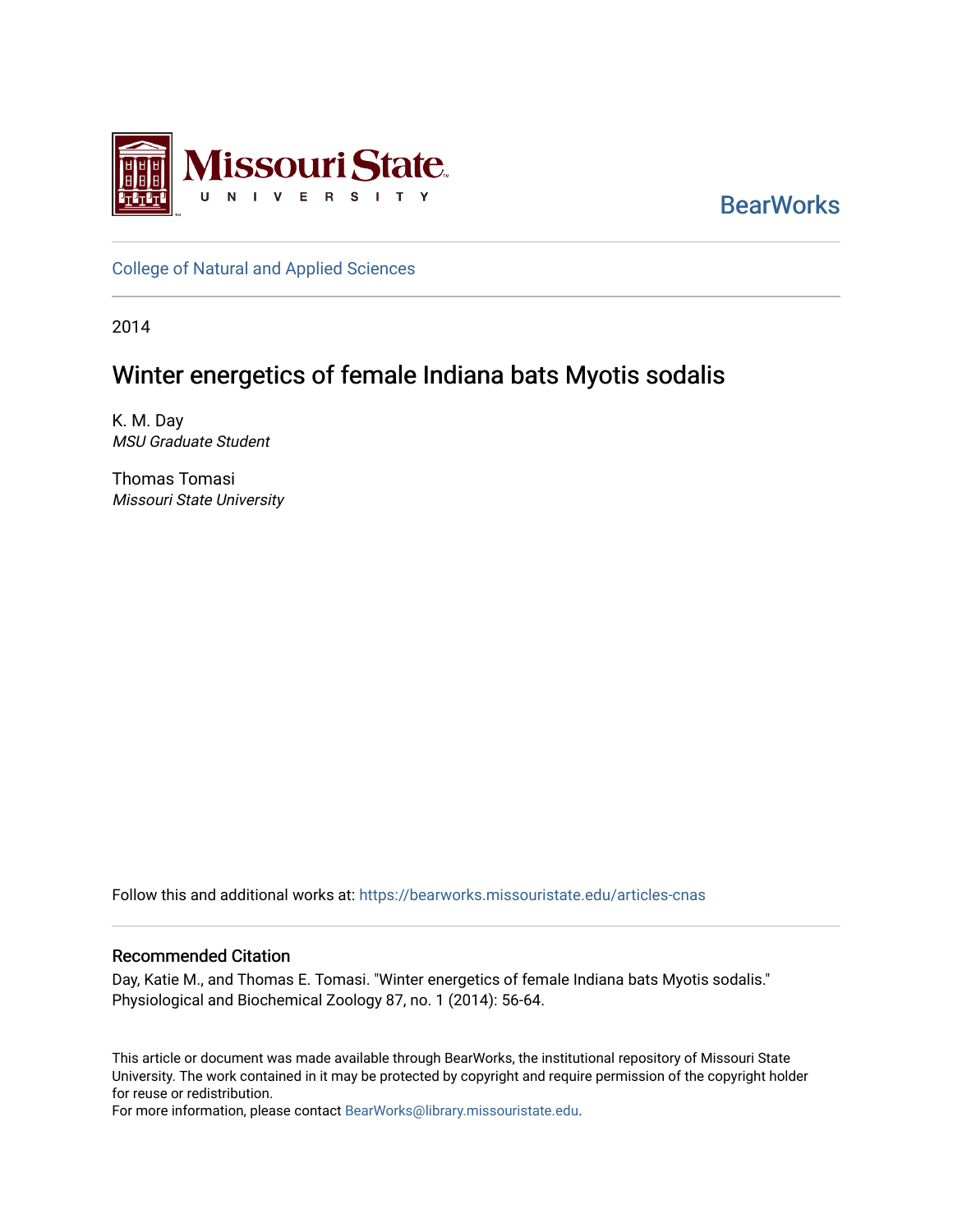## **Winter Energetics of Female Indiana Bats** *Myotis sodalis*\*

**Katie M. Day**† **Thomas E. Tomasi** Department of Biology, Missouri State University, Springfield, Missouri 65897

Accepted 5/20/2013; Electronically Published 8/7/2013

## **ABSTRACT**

Understanding physiological limits and environmental optima is critical to developing protection strategies for endangered and threatened species. One theory to explain the decline in endangered Indiana bat *Myotis sodalis* populations involves increasing cave temperatures in winter hibernacula. Altered cave temperatures can raise metabolism and cause more arousals in torpid bats, both of which use more fat reserves. In addition, fluctuations in cave temperatures may cause additional arousals. Our objectives were to quantify the effect of temperature and fluctuations thereof on torpid metabolism and arousal frequency in this species. Female Indiana bats ( $n = 36$ ) were collected from caves just before hibernation, maintained in an environmental chamber that simulated hibernacula conditions, and had skin temperature recorded every 30 min throughout the winter. One environmental chamber containing bats  $(n = 12)$  was sequentially set at  $8^\circ$ ,  $6^\circ$ , and  $4^\circ$ C over the winter. The second chamber containing bats  $(n = 12)$  experienced the same mean temperatures, but temperature fluctuated  $\pm 2^{\circ}$ C on a regular basis. Torpor bouts were longest at  $4^{\circ}$ C and were not affected by temperature fluctuations. However, the temperature fluctuations appeared to cause longer arousals. Other bats  $(n = 12)$  were individually placed in metabolic chambers to calculate oxygen consumption during torpor and during arousals. Torpid metabolism was affected by temperature; at  $9^{\circ}$ C, it was higher than at 7° or 5°C. Metabolism during arousals was not different among temperature treatments, but rates were almost 200 times higher than torpid metabolic rates. We calculated a winter energy budget and, from the energetic perspective, determined an optimum hibernation temperature ( $3^{\circ}-6^{\circ}$ C) for female Indiana bats. These findings suggest that hibernacula that provide these conditions deserve extra protection, although other factors in addition to energetics may play a role in temperature preferences.

#### **Introduction**

For endotherms, maintaining a constant high body temperature  $(T<sub>B</sub>)$  requires considerable energetic investment. In winter, food abundance in temperate regions typically diminishes, providing an additional energetic challenge. In response to this challenge, insectivorous bats can either migrate to areas with warmer temperatures or employ torpor (Geiser 2004). For the latter, many species of temperate bats migrate in the fall to hibernate (seasonal torpor) in suitable caves, mines, or other structures. While in torpor, the energy used (and thus fat reserves) is dependent on the ambient temperature  $(T_A)$ .

Like other hibernating mammals, bats naturally arouse during the hibernation season for reasons still not clearly understood (Willis 1982; Carey 1993), and these arousals are energetically expensive. In little brown bats *Myotis lucifugus*, one arousal is estimated to be energetically equivalent to approximately 65 d of hibernation (Thomas et al. 1990). The frequency of arousals also appears to be temperature dependent (Twente et al. 1985; Barnes and Ritter 1993; Nicol et al. 2004). Therefore, an energetically optimum temperature should exist at which hibernating bats have the lowest energy requirements (metabolic rate during torpor plus arousal costs; Twente 1955).

For years, ecologists have debated whether animals minimize energy expenditure (and therefore minimize the need for food) or maximize energy intake (matching expenditure to this food intake). For hibernation biologists, the analogous dilemma is whether hibernators maximize the use of torpor to conserve energy for other purposes or minimize torpor use and try to function physiologically as close to "normal" as available energy will support, to decrease the negative physiological and ecological costs of hibernation (hibernation optimization; Humphries et al. 2003). These nonenergetic costs may involve functions normally suppressed during torpor, such as the immune system (Bouma et al. 2010), osmoregulation (Speakman and Racey 1989; Thomas and Cloutier 1992), memory consolidation (Weltzin et al. 2006; Arant et al. 2011), non-REM sleep (Heller et al. 1993), or other metabolic activities (Willis 1982; Humphries et al. 2003). Leaner bats could spend more time at temperatures that provide the lowest energetic costs, whereas fatter bats can afford to arouse more often (Humphries et al. 2003) or stay aroused longer. No resolution of this debate is likely to cover all species and all situations, but Boyles and colleagues (2007) suggest that North American bats are torpor minimizers and will select a hibernaculum temperature warmer than the energetically optimal temperature if they have sufficient stored fat reserves.

Most female insectivorous bats in temperate regions need energy for posthibernation migration to maternity roosts before

<sup>\*</sup> This paper was submitted in response to a call for papers for a Focused Issue on "Conservation Physiology."

<sup>†</sup> Corresponding author. Present address: Ecology and Environment, Chicago, Illinois 60603; e-mail: [kday@ene.com.](mailto:kday@ene.com)

Physiological and Biochemical Zoology 87(1):56-64. 2014. © 2013 by The University of Chicago. All rights reserved. 1522-2152/2014/8701-2108\$15.00. DOI: 10.1086/671563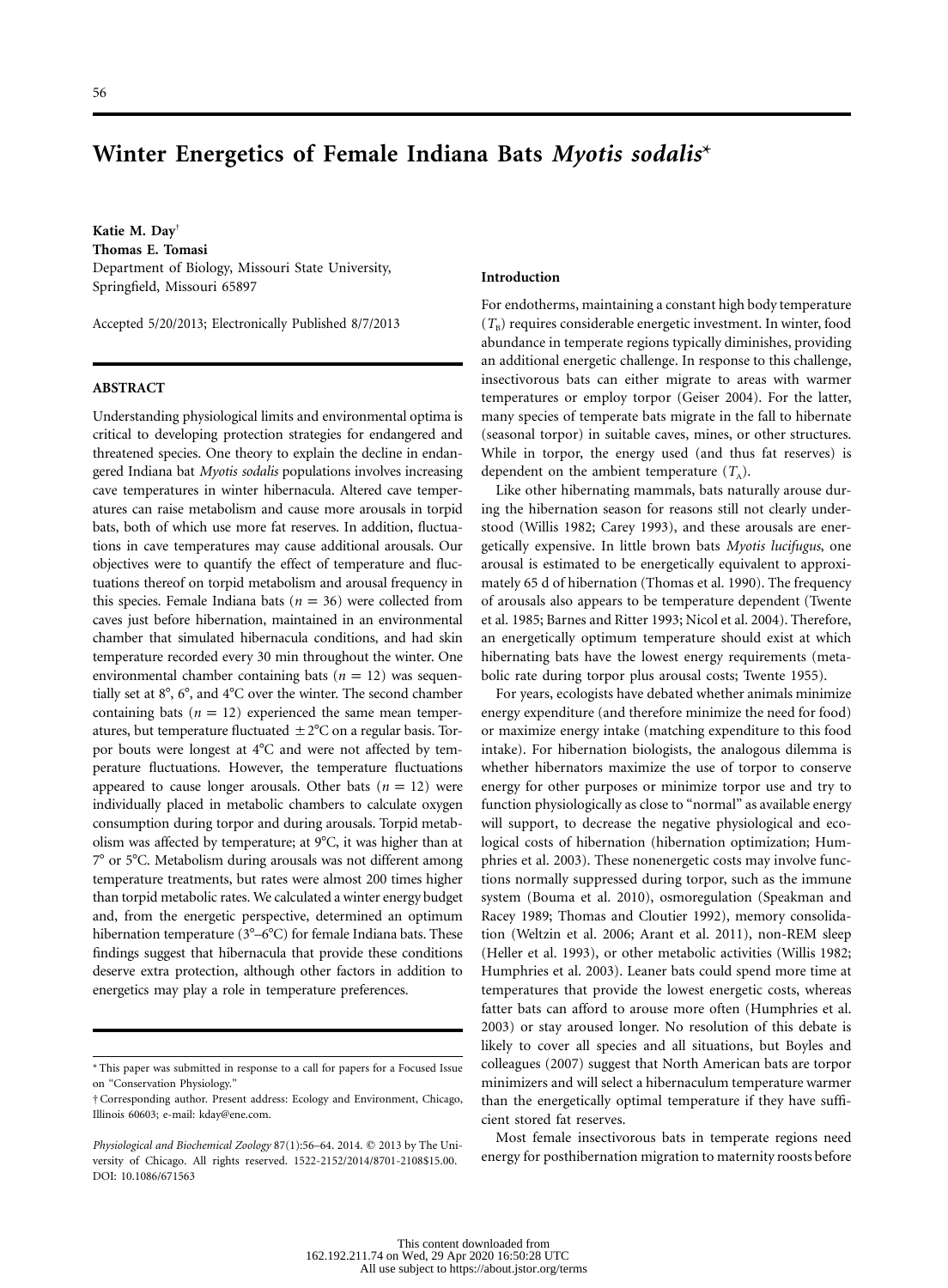food is abundant. In addition, fat reserves in female bats after hibernation may contribute to their reproductive success (Kunz et al. 1998). On the basis of these considerations, one can predict that females may use torpor more often than males, but this has not been systematically investigated. Understanding the winter hibernation energy budget (torpor plus arousals for the hibernation season) and how this varies with hibernaculum  $T_A$  is an important consideration for the conservation of endangered species that hibernate.

The Indiana bat *Myotis sodalis* is an insectivorous bat widely distributed across the eastern United States (Reid 2006), and it generally hibernates from October to March. The majority of Indiana bats currently hibernate in 23 priority-one hibernacula (each containing ≥10,000 bats), located in seven US states (US Fish and Wildlife Service [USFWS] 2007). During 1965–2005, populations of hibernating Indiana bats decreased by 48% nationally (USFWS 2007), although more recent surveys (from 2001–2007) have indicated that the population was increasing (USFWS 2011). However, this trend has not been true for Missouri populations, where despite hibernacula protection since the 1970s, numbers appear to have decreased by 95% during 1979–2007 (Elliott 2008).

These population decreases were in spite of the Indiana bat being listed in 1967 as an endangered species by the USFWS. Factors proposed to have contributed to the decline of the species include degradation of summer habitat (USFWS 2007), human disturbance of hibernating bats (Thomas 1995; USFWS 2007), improper gating or closing of cave entrances (Richter et al. 1993), pesticides (O'Shea and Clark 2002; USFWS 2007), and most recently white-nose syndrome (Blehert et al. 2009). Since the discovery of white-nose syndrome in 2006 (Turner et al. 2011), winter census data from 42 northeastern US hibernacula found a 75% population decrease for Indiana bats.

Indiana bats prefer winter hibernacula temperatures of 3– 6C and a relative humidity of 70%–100% (Humphrey 1978; Tuttle and Kennedy 2002). Previous laboratory work on the hibernation energetics of male Indiana bats indicates that their optimum temperature for torpor is 5°C (Dzurick and Tomasi 2008). In addition, individuals hibernating at  $5^{\circ}$  and  $7^{\circ}$ C had the fewest arousals (Dzurick and Tomasi 2008).

Changes in air flow in the cave, whether natural or anthropogenic (intentional or accidental), can impact the cave temperature. In addition, when the mean winter  $T_A$  surrounding the cave changes, such as predicted with global climate change, cave temperature and humidity may also change. Cumulatively, these anthropogenically induced changes can adversely influence the physiology of bats during hibernation, adding stress to an already challenging situation. Gathering information on the metabolic response of bats during hibernation to various temperatures will aid conservation agencies in predicting population changes attributable to future climate change, which has been suggested to affect hibernation in other mammals (Nemeth 2012; Pretzlaff and Dausmann 2012).

In this regard, Humphries and colleagues (2002) suggest that, in the next 80 yr, little brown bats will hibernate in more northern latitudes. Recent census data (2001–2005) show Indiana bat populations moving more northward in their winter range, compared with numbers from the 1960s and 1970s (USFWS 2007). Consistent with this, a new northern Missouri mine has recently been discovered that may be the largest known Indiana bat hibernaculum (A. Elliot, personal communication).

Because sex differences in energetic strategies and requirements have been noted in other bats (Kurta and Kunz 1988; Cryan 2003; Jonasson and Willis 2011), and because Indiana bats have sex-specific roosting (presumably thermal) requirements in the summer (Timpone 2004), our primary objective was to calculate a winter energy budget for female Indiana bats (and compare it with that for males, based on other published data). In addition, because periodic temperature fluctuations aboveground can alter cave temperature (Elliott and Clawson 2001), and the stability of the  $T_A$  in a hibernaculum may impact the bats' use of torpor, we investigated the effect of fluctuating temperature on the energy budget of females. Determining the energetically optimal temperature for winter roost sites, in conjunction with information on body condition and the ecological and physiological costs of hibernation, will give conservation agencies insight into which caves or mines are providing the right conditions and therefore deserve extra protection.

## **Material and Methods**

#### *Animal Capture and Care*

In October and early November 2006, 36 adult female Indiana bats were collected from Copper Hollow Sinkhole (Franklin County) and Great Scott Cave (Washington County) in Missouri and from a Unimin Minerals mine (Alexander County) in Illinois. Bats were collected with a harp trap placed in front of the caves or captured by hand in the mine. Permits for this work were obtained from the USFWS (TE096410-1), Missouri Department of Conservation (13184), and Missouri Department of Natural Resources. In addition, the project was approved by the Missouri State University Institutional Animal Care and Use Committee (2006-P).

Once in the laboratory, bats were placed in a modified  $40 \times 40 \times 36$ -cm nylon mesh cage (Apogee Industries) at room temperature and were hand fed water and vitaminenriched mealworms (adapted from Lollar and Schmidt-French 1998). After a few days, bats had learned to pick up mealworms and water from bowls hung inside the cages.

Before being placed into the environmental chambers for hibernation, all 36 bats had an iBBat temperature-sensitive data logger (Alpha Mach) temporarily attached to their backs with Skin-Bond (Smith and Nephew) to record skin temperature  $(T_{SK})$  every 30 min throughout the winter. Bats were then divided into three treatment groups ( $n = 12$  each). The first two groups (temperature-stability treatments) were housed in  $42 \times 76 \times 122$ -cm nylon mesh cages (Apogee Industries) and placed in environmental chambers (Powers Scientific) where they were allowed to hibernate undisturbed for 4 mo. Water dishes with marbles (to prevent drowning) were placed in each environmental chamber, because Indiana bats are reported to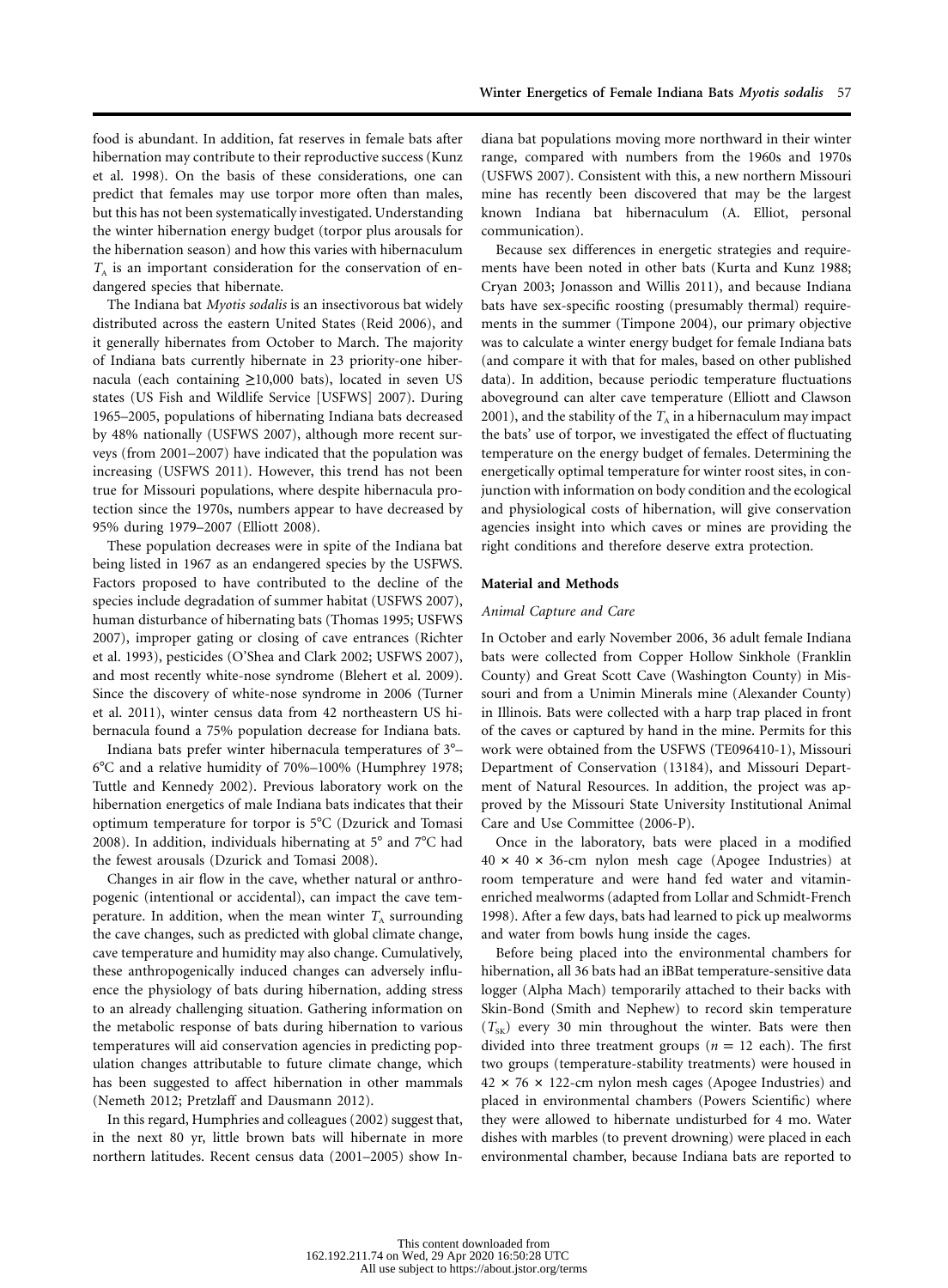drink during arousals (Hall 1962; Myers 1964). These chambers were maintained at constant temperatures, and relative humidity was maintained at 80%–90% by installing a misting system equipped with a programmable water timer (L. R. Nelson). This system allowed us to keep the relative humidity high without opening chambers (potential disturbance) for the entire hibernation season.

## *Determination of* T<sub>SK</sub>

One environmental chamber was set at temperatures  $\pm 0.5^{\circ}$ C of  $8^\circ$ ,  $6^\circ$ , and  $4^\circ$ C for 2, 6, and 7 wk, respectively, with these time periods estimated to allow for 4–5 arousals per bat based on arousal frequency data for male Indiana bats (Dzurick and Tomasi 2008). The second environmental chamber experienced the same mean temperatures over the same timetable. However, the  $T_A$  was set to fluctuate  $\pm 2^{\circ}$ C on a regular basis (12–24 h temperature deviations every 2–4 d; Day 2008) to simulate natural conditions with occasional temperature perturbations in caves caused by aboveground weather patterns.

In March 2007, after hibernation ceased, the iBBat data loggers were removed, and the bats were fed for approximately 2 wk before being returned to their respective caves or mine. Skin temperature data were downloaded from the data loggers to determine the duration of arousals and torpor bouts and the mean torpid temperatures. Data for individual bats were examined graphically for the entire hibernation season. Because the number of torpor bouts and arousals differed among bats, individual means for each variable were calculated at each  $T_A$ to avoid pseudoreplication.

Torpor bouts had to be at least 48 h long to be included in the analysis. Dixon's Q-test ( $Q_{0.90}$ ) was used to identify outliers in each set of torpor bouts before calculating the mean torpor bout duration for each bat and temperature, and these outliers were eliminated from additional calculations. Whether these outliers represented equipment failures, were artifacts of captivity, or were real but rare phenomena could not be determined, but they were not consistent with normal torpor cycles as regularly reported. Arousals had to be at least 2 h long (including a period of warming and cooling), be at least a  $10^{\circ}$ C change from the baseline  $T_{SK}$ , and natural (not caused by the temperature change timetable) to be included in the analysis. Outliers in the arousal duration data set were identified  $(Q_{0.90})$ and eliminated from additional calculations.

#### *Determination of Metabolic Rate*

The third group of bats  $(n = 12)$  was housed in a smaller environmental chamber and used to determine metabolic rates during torpor  $(MR_T)$  at 9°, 7°, 5°, 3°, and 1°C and during arousals (MR<sub>A</sub>) at 9°, 7°, 5°, and 3°C over the winter (late November to mid-March). Metabolic rates were measured as oxygen consumption rates in open-flow 50-mL metabolic chambers (flow rates = torpor:  $0.025-0.050$  L/min; arousals: 0.220–0.230 L/min) placed in temperature-controlled Plexiglas boxes with excurrent air evaluated by oxygen analyzers (AEI

Technologies; Applied Electrochemistry: S-3A/I and S-3A/II) after removal of  $CO<sub>2</sub>$  (soda lime) and  $H<sub>2</sub>O$  (silica gel), as previously described (Dunbar and Tomasi 2006; Dzurick and Tomasi 2008). Bats hibernating individually in these chambers had  $MR_{\tau}$  determined and then were kept in the metabolic chambers for a maximum of 12 d or until an arousal occurred to calculate  $MR_A$  (Day 2008).

Oxygen concentration data (corrected for standard temperature and pressure, dry) were used to calculate  $MR_T$  and  $MR_A$ (Withers 2001), which were then adjusted for body mass (Heusner 1985). Data for individual bats were examined graphically. When torpid, bats used an intermittent breathing pattern, with apnic periods (generally 10–45 min) followed by a period of ventilation. Therefore, average oxygen consumption rates during torpor were calculated over three intermittent breathing cycles. Average oxygen consumption rates for arousals were calculated for the entire arousal. Data from bats that did not demonstrate regular torpor bouts or arousals cycles were eliminated. In addition, only bats for which metabolic data were obtained at each temperature were included in the (repeatedmeasures) statistical analysis (torpor:  $n = 6$ ; arousal:  $n = 5$ ).

Metabolic data and  $T_{SK}$  data were used to calculate a winter energy budget (WEB) as follows: WEB =  $(MR_T)(H_T)$  +  $(MR_A)(H_A)(A)$ , with  $MR_T =$  torpid metabolic rate (kcal/h),  $H_T$  = time spent torpid (h),  $MR_A$  = arousal metabolic rate (kcal/h),  $H_A$  = time spent in an arousal (h), and  $A$  = number of arousals in one hibernation season.

The WEB was calculated for each base  $T_A$  (as if the bat had gone through the entire winter at either  $4^\circ$ ,  $6^\circ$ , or  $8^\circ$ C) and represents one hibernation season (150 d). Because the  $T_A$  used for metabolic rates did not match that used for the  $T_{SK}$  data, metabolic rates at 1°C higher and lower were averaged when calculating the  $MR_T$  and  $MR_A$  for each WEB. Mean  $H_T$ ,  $H_A$ , and *A* were calculated from bats in the constant temperature chamber.

### *Statistical Methods*

The effect of  $T_{\rm A}$  on  ${\rm MR}_{\rm T}$  and  ${\rm MR}_{\rm A}$  was assessed using a oneway, repeated-measures ANOVA with Tukey test for pairwise comparisons. The effects of  $T_A$  and temperature-stability treatment on torpid  $T_{SK}$ , torpor bout duration, and arousal duration were assessed using a two-way repeated-measures ANOVA. The interactions between temperature and temperature-stability treatment and between temperature and bat were calculated. If  $T_A$  was significant in this two-way ANOVA, a one-way ANOVA with Tukey test was run for pairwise comparisons. All conclusions are based on a Type I error rate of 0.05. All analyses were performed using the generalized linear model or regression procedures of Minitab, release 15.

Studies involving endangered species necessitate small sample sizes, such that certain assumptions of parametric statistics are not met (normality and homogeneity of variance) even with transformed data. However, only parametric tests can perform analyses with multiple independent variables  $(T_A)$  and temperature-stability treatments) while simultaneously including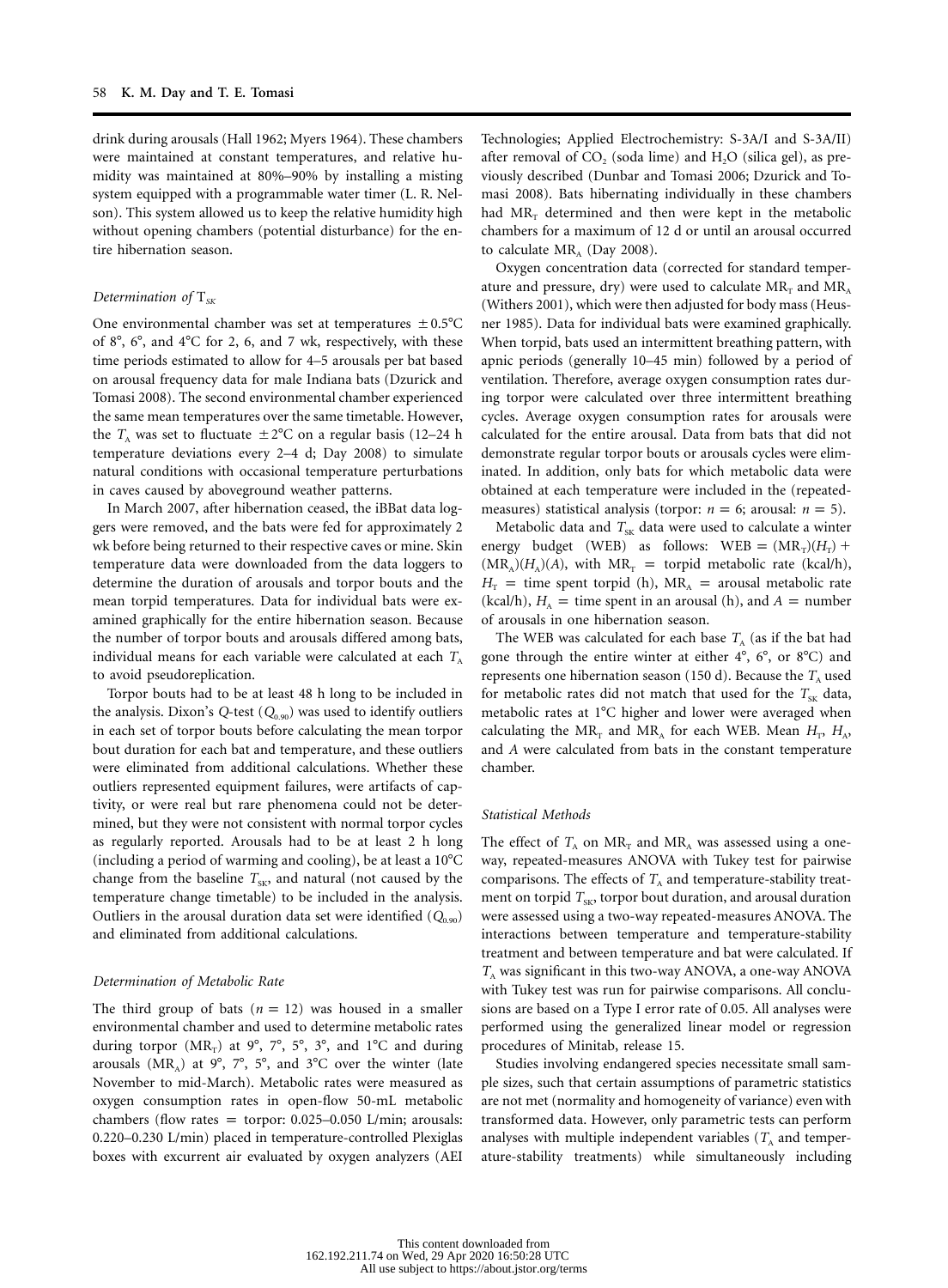repeated-measures procedures. Failure to do the latter presumes that the data are independent, and violation of this assumption is more serious. ANOVA is robust against deviations of normality and homogeneity of variance (Rao 1998; Quinn and Keough 2002).

## **Results**

 $T_A$  had an effect on  $MR_T$  (repeated-measures one-way ANOVA;  $P = 0.023$ ). The MR<sub>T</sub> at 9<sup>o</sup>C was higher than at 7<sup>o</sup> or 5<sup>o</sup>C (Tukey pairwise comparison;  $P < 0.05$ ; fig. 1). Temperature had no effect on  $MR_A$  (repeated-measures one-way ANOVA;  $P =$ 0.230; fig. 2).

 $T_A$  had an effect on average torpor bout duration (repeatedmeasures two-way ANOVA;  $P < 0.0005$ ), with females at 8°C exhibiting shorter torpor bout durations than females at  $6^{\circ}$  or 4°C (Tukey pairwise comparison;  $P < 0.05$ ; fig. 3). There was also a significant interaction between temperature and the temperature-stability treatment ( $P < 0.0005$ ), such that the duration of torpor bouts was higher for bats in the stable-temperature chamber than in the fluctuating-temperature chamber at 4°C, but this was reversed at  $6^{\circ}$ C (fig. 3).

Arousals from torpor generally lasted 3.0–4.5 h, and there was no effect of  $T_A$  on duration ( $P = 0.701$ ; fig. 4). Bats in the fluctuating-temperature chamber had slightly longer arousals  $(\overline{X} = 4.0 \text{ vs. } 3.6; \text{ repeated-measures two-way ANOVA}; P =$ 0.050; fig. 4). There was also a significant interaction between  $T_A$  and temperature-stability treatment ( $P < 0.0005$ ), such that bats in the fluctuating-temperature chamber aroused for longer



Figure 1. Metabolism of torpid female Indiana bats at  $1^{\circ}-9^{\circ}C$  ( $n=$ 6). Ambient temperature had an effect on torpid metabolic rate (repeated-measures ANOVA;  $P = 0.023$ ). These torpid metabolic rates were higher at  $9^{\circ}$ C than at  $7^{\circ}$  or  $5^{\circ}$ C (Tukey pairwise comparison;  $P < 0.05$ ; similarity in means are indicated with matching letters above the error bars). Analogous data for males are shown from Dzurick and Tomasi (2008) for comparison.



Figure 2. Metabolism during an arousal for female Indiana bats at 3–  $9^{\circ}C$  ( $n = 5$ ). Temperature had no effect on arousal metabolic rates (repeated-measures one-way ANOVA;  $P = 0.230$ ). Analogous data for males are not available.

than those in the constant-temperature chamber at  $4^{\circ}C$ , but this was reversed at 6°C.

As expected,  $T_{SK}$  in torpor was affected by  $T_A$  (repeatedmeasures two-way ANOVA;  $P < 0.0005$ ), with colder bats at lower  $T_A$  (Tukey pairwise comparison;  $P < 0.05$ ). In addition, bats experiencing constant temperatures had higher  $T_{SK}$ (repeated-measures two-way ANOVA;  $P = 0.001$ ). Temperature and temperature-stability treatment had a significant interaction ( $P < 0.0005$ ), presumably attributable to a smaller difference between temperature-stability treatments at 4°C than at warmer temperatures.

Our model calculations suggest that female Indiana bats expend less energy hibernating at temperatures of 4°C compared with  $6^{\circ}$  or  $8^{\circ}$ C (table 1). This is due to short arousal durations and the longer torpor bout durations (i.e., fewer arousals) at  $4^{\circ}$ C. If cave temperatures were to remain at  $4^{\circ}$ C for the entire hibernation season, female Indiana bats would use approximately one-third the amount of fat required if the temperature was to remain at  $6^{\circ}$  or  $8^{\circ}$ C (table 1).

#### **Discussion**

 $MR_{\tau}$  for female Indiana bats is lowest at  $5^{\circ}-7^{\circ}C$  and 3–4 times higher at  $9^{\circ}$ C (fig. 1). This suggests that female Indiana bats with limited energy reserves should not choose hibernacula that hold a constant  $T_A$  of 9°C, because it would cause them to use more energy and therefore potentially reduce their winter survival. Based on our WEB calculations (table 1), a hibernaculum at 8C would require approximately 2.6 kcal of additional energy, or almost 0.3 g of additional fat, to maintain the higher  $MR_T$ . Bats with this surplus energy reserve may choose to hibernate at the warmer  $T_A$  to minimize the physiological and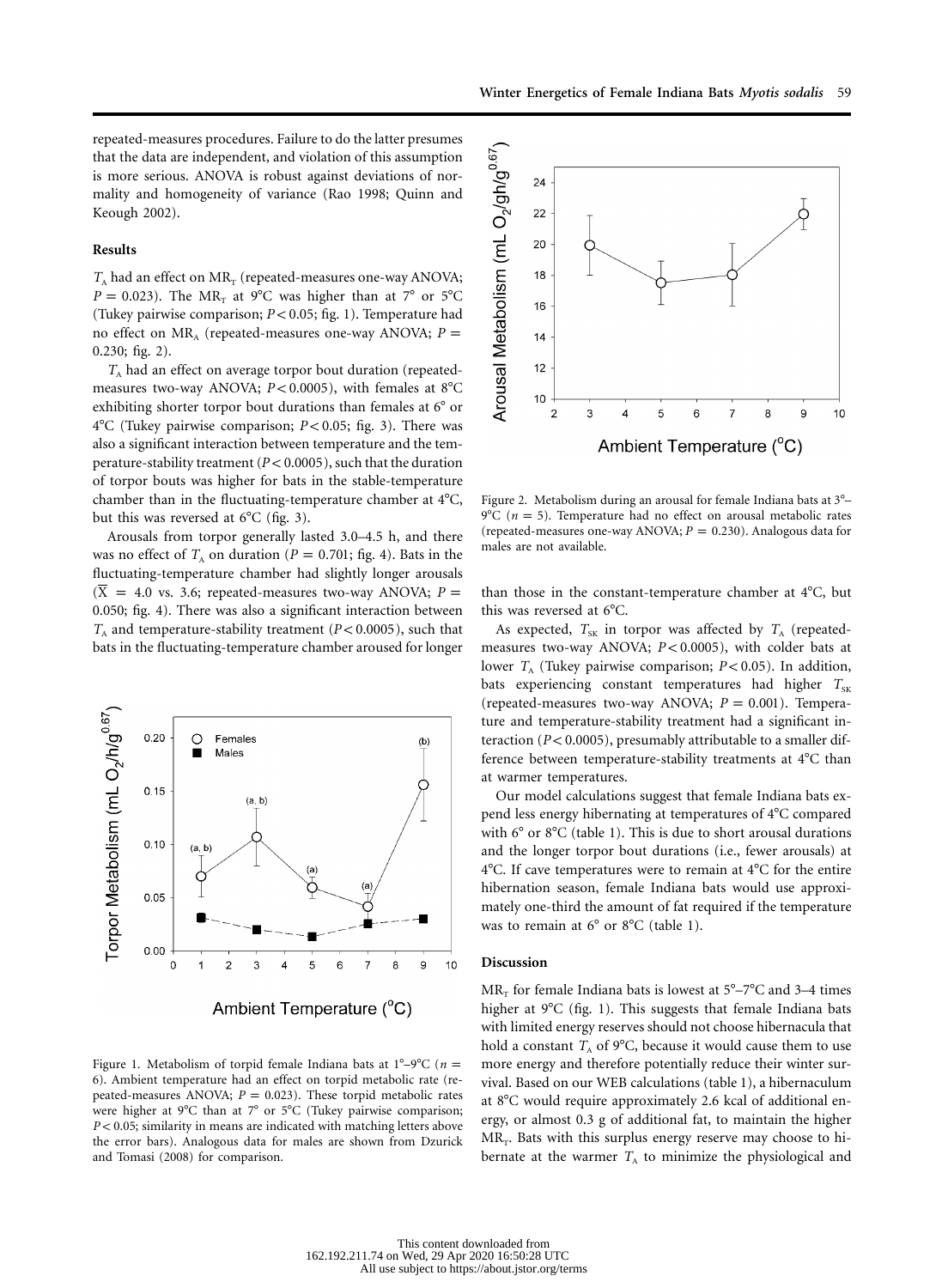

Figure 3. Mean duration of torpor bouts for female Indiana bats at  $4^{\circ}-8^{\circ}$ C at fluctuating  $(n = 12)$  and constant  $(n = 7)$  temperature treatments. Temperature stability had no effect ( $P = 0.129$ ). Ambient temperature had an effect on average torpor bout duration (repeatedmeasures two-way ANOVA;  $P < 0.0005$ ), with bats at  $8^{\circ}$ C experiencing shorter torpor bout durations than bats at  $6^{\circ}$  or  $4^{\circ}$ C (Tukey pairwise comparison;  $P < 0.05$ ; similarity in means [combined treatments] is indicated with matching letters above the temperatures).

ecological costs of hibernation, if this could be done without increasing the number of arousals over the winter.

Data from an early laboratory study found that the lowest  $MR<sub>r</sub>$  for Indiana bats occurs at 5°C, when compared with  $-5^{\circ}$ and 10°C (Henshaw 1965). This was confirmed with studies involving male Indiana bats in which the lowest  $MR_T$  occurred at 5 $\rm ^{o}C$ , compared with 1 $\rm ^{o}$ , 3 $\rm ^{o}$ , 7 $\rm ^{o}$ , and 9 $\rm ^{o}C$  (Dzurick and Tomasi 2008). In contrast, the lowest  $MR_T$  in our female Indiana bats occurred at 7°C, although it was not statistically different from the  $MR_r$  at 5°C (fig. 1).

At 1°C, male Indiana bats exhibited two different strategies: some bats greatly increased  $MR_T$ , whereas other bats did not (Dzurick and Tomasi 2008). However, all females at this temperature exhibited lower-than-expected  $MR_T$ . This suggests that female Indiana bats may be more tolerant of colder temperatures than male bats. If energetic needs in the spring for females (migration and reproduction) are higher than for males, conserving energy at  $1^{\circ}$ C may be important, even if it increases the risk of freezing.

Unexpectedly, female Indiana bats show two to three times higher overall  $MR_T$  at each  $T_A$  compared with male Indiana bats (Dzurick and Tomasi 2008). We expected similar or lower metabolic rates in females because of the higher posthibernation reproductive demands. This difference could be an artifact of male and female Indiana bat studies being conducted in two different winter seasons with the same equipment but using slightly different methodology. Although few studies compare the sexes in hibernation, female big brown bats *Eptesicus fuscus* tended to have higher (nonsignificant) torpid metabolic rates (M. Dunbar, personal communication). There may be some biological reason related to reproduction for females to keep higher  $MR_T$  (and possibly higher  $T_B$ , although data to test this are lacking). Females may need higher metabolic rates to keep stored sperm viable. There has been no investigation of sexspecific differences in  $MR_T$  in bats or specific reproductive requirements for hibernating female bats during hibernation. However, Jonasson and Willis (2011) found adult female little brown bats were in significantly better body condition during the winter than adult males, which suggests the presence of a selective pressure for reproductive females to maintain a higher body mass.

 $T_{SK}$  data from the iBBat data loggers revealed that female Indiana bats exhibited longer torpor bouts with decreasing temperatures. Although the physiological need for periodic arousals is not well understood, this inverse relationship is common in bats and other hibernators (French 1982; Twente et al. 1985; Geiser and Kenagy 1988). On average, female Indiana bats exhibited torpor bout durations of approximately 10 d at 4°-6°C. This was slightly shorter than the 12.5-d torpor bouts seen in male Indiana bats at  $5^{\circ}-7^{\circ}$ C (Dzurick and Tomasi 2008), the average  $16.32 \pm 6.65$ -d torpor bout durations that male and female little brown bats exhibited during one hibernation season (Reeder et al. 2012), and the average 12.75-d torpor bouts male and female little brown bats used at  $5^{\circ}$ C, although considerable individual variation was reported (Twente et al. 1985). Female Indiana bats arousing more often than males is consistent with their higher  $MR_T$  and the theory that arousals are necessitated by some physiological or metabolic imbalance that accumulates during torpor (Willis 1982; Humphries et al. 2003).



Figure 4. Average hours aroused for female Indiana bats at  $4^{\circ}-8^{\circ}$ C  $(n = 19)$  at fluctuating and constant temperature treatments. Bats in the fluctuating temperature chamber had longer arousals (repeatedmeasures two-way ANOVA;  $P = 0.050$ ). Ambient temperature had no effect  $(P = 0.701)$ .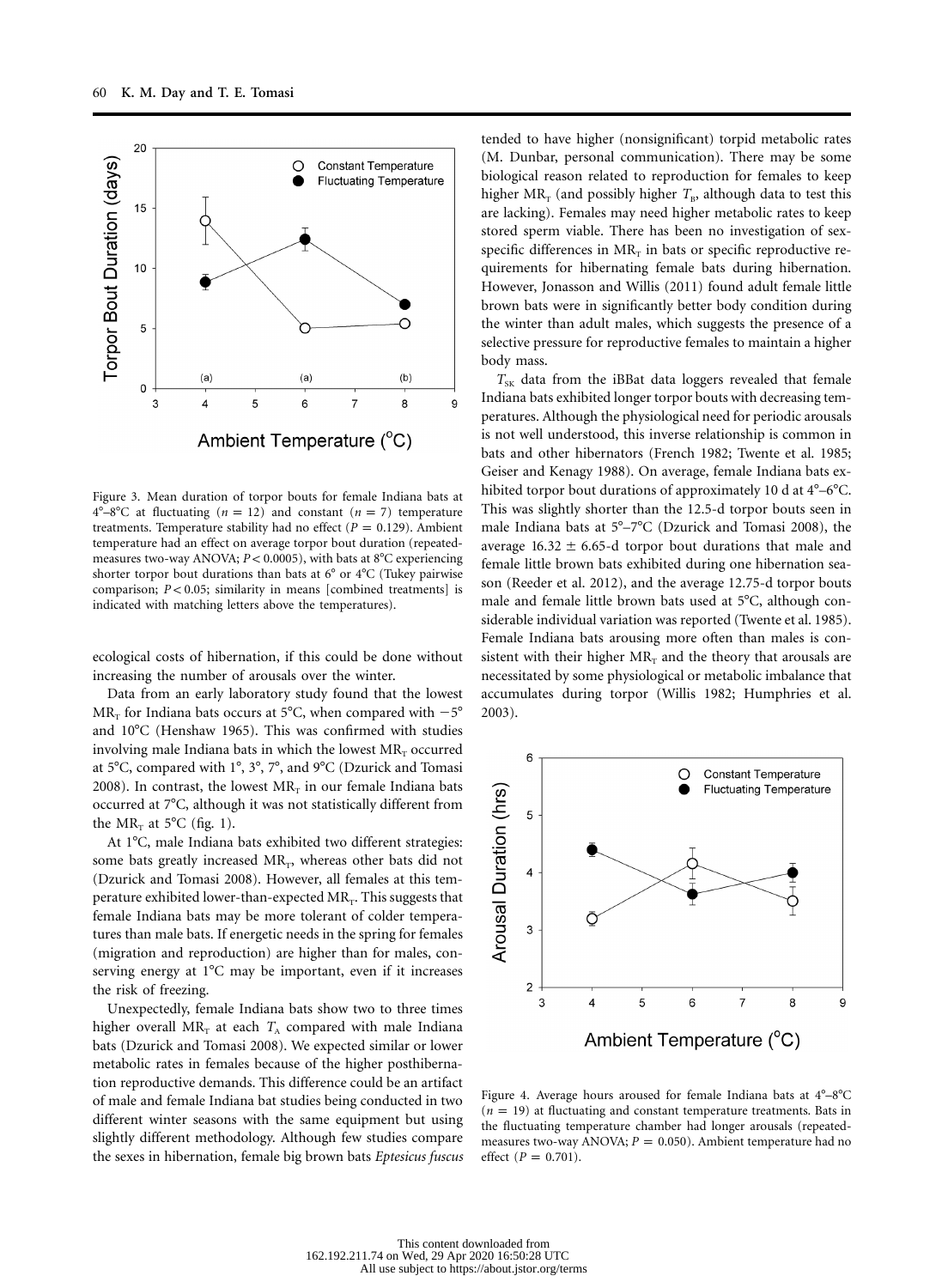| Variable                                     | $T_{\rm A}$  |               |               |
|----------------------------------------------|--------------|---------------|---------------|
|                                              | $4^{\circ}C$ | $6^{\circ}$ C | $8^{\circ}$ C |
| Arousal duration (h)                         | 3.20         | 4.16          | 3.51          |
| Aroused metabolism (mL $O_2/h$ )             | 60.3         | 61.2          | 69.9          |
| Arousals per season                          | 10.74        | 29.82         | 27.72         |
| Total kilocalories for arousals (all winter) | 9.994        | 36.644        | 32.799        |
| Torpid per season (h)                        | 3,566        | 3,476         | 3,503         |
| Metabolism during torpor (mL $O_2/h$ )       | .257         | .171          | .325          |
| Total kcal for torpor (all winter)           | 4.427        | 2.866         | 5.496         |
| Total kcal for arousal and torpor            | 14.421       | 39.51         | 38.295        |
| Total fat mass (g) per season                | 1.534        | 4.203         | 4.074         |

Table 1: Estimated winter energy budget for *Myotis sodalis* at selected temperatures

Note. The hibernation season was defined as 150 d. Metabolic values (mL O<sub>2</sub>) were converted into kilocalories (0.004825 kcal/mL  $O<sub>2</sub>$ ). Total metabolism (kcal) per season was converted to total fat mass (9.4 kcal/g) per season. These values are underestimates, because no flying occurred during an arousal. Because the ambient temperature  $(T_A)$  used for metabolic rates did not match that used for the skin temperature data, metabolic rates at 1°C higher and lower were averaged together when calculating the torpid and arousal metabolic rates at these temperatures. Total hours torpid per season and hours aroused per season (arousal duration and total number of arousals) were calculated from the constant temperature-stability treatment.

The  $MR<sub>a</sub>$  is similar at all experimental temperatures (fig. 2), although thermodynamic laws would suggest that arousing from a lower  $T_B$  would require more energy than arousing from a higher  $T_{\text{B}}$  (larger  $\Delta T$ ). Because metabolism during the arousal is so high, the added effect of  $T_A$  would appear to be secondary, and the key to reducing total winter energy expenditure is to limit the number of arousals (table 1).

Although there was no difference in the energy cost of an arousal between temperature treatments,  $MR_A$  is at least 200 times higher than  $MR_T$  (table 1). This supports that fact that arousals are energetically expensive (Thomas et al. 1990) and that reducing the number of arousals during hibernation is beneficial to the survival of any hibernating mammal (Speakman and Thomas 2003; Dunbar and Tomasi 2006). Although  $MR_A$  in hibernating bats have not been reported previously, in little brown bats, one arousal was estimated to be equivalent to approximately 65 d of torpor (Thomas et al. 1990). Using our data for female Indiana bats (table 1), one arousal is estimated to be equivalent to 62 d of torpor at  $6^{\circ}$ C and 31 d at  $4^\circ$  and  $8^\circ$ C.

Because the duration of an arousal was similar at all experimental temperatures (3–4 h; table 1), this suggests that the purpose of an arousal can be met independent of  $T_A$ . This is similar to the arousal duration of 3–5 h exhibited by male Indiana bats (Dzurick and Tomasi 2008). It is possible that differences in arousal duration might have been revealed if data loggers had collected temperatures at intervals less than 30 min, but most arousals showed a midtemperature during the warming and cooling phases of the arousal, so the arousals were fairly well characterized. Because of the longevity in arousal duration, it is unlikely that a complete arousal occurred within 30 min.

Periodic  $T_A$  fluctuations did not alter the basic torpor and arousal pattern of female Indiana bats. However, the significant statistical interaction between  $T_A$  and temperature-stability treatment on torpor bout duration suggests a hidden effect, and the data demonstrate differences that are biologically significant (fig. 3). These differences between treatments would translate into more than twice as many arousals over the winter at  $6^{\circ}$  and  $8^{\circ}$ C. This may be a demonstration of the torpor minimization strategy suggested by Boyles et al. (2007). Although the bats had the fat reserves necessary to do this and survive the hibernation season, and although they may have accrued benefits of reduced torpor, from an energetic perspective, expending this energy on the extra arousals leaves less for migration to their summer habitat and less to contribute to reproductive success.

In addition, our bats in the fluctuating temperature group remained aroused longer, especially at 4°C. Frequent fluctuations in  $T_A$  may cause aroused bats to spend more time attempting to move to another location in the cave that may provide more stable temperatures. Alternatively, frequent fluctuations in  $T_A$  may have caused the bats to increase their  $MR_T$ , which may increase their need to arouse. It is not known whether hibernating mammals have any flexibility to adjust arousal frequency versus arousal duration to attain the necessary arousal time, and our metabolic data were collected only on bats held at constant  $T_A$ . Fluctuating  $T_A$  also appeared to affect torpid  $T_B$ , with a higher  $T_{SK}$  in the constant temperature treatment, but we believe this is an artifact attributable to the environmental chamber for this treatment maintaining 0.2– 0.3C higher base temperatures (despite being programmed the same).

On the basis of our data, focusing on energetic considerations, Indiana bats should occupy winter hibernacula that provide a mean temperature of  $3^{\circ}-6^{\circ}$ C. The upper limit of 6 $^{\circ}$ C is based on the lowest  $MR_T$  occurring at  $5^{\circ}-7^{\circ}C$  (fig. 1) and the fewest arousals occurring at  $4^{\circ}$ C (table 1). The lower limit of  $3^{\circ}$ C is based on findings that MR<sub>T</sub> starts to increase at  $3^{\circ}$ C in females and on earlier research involving male Indiana bats, which has indicated shorter torpor bouts at 3°C (Dzurick and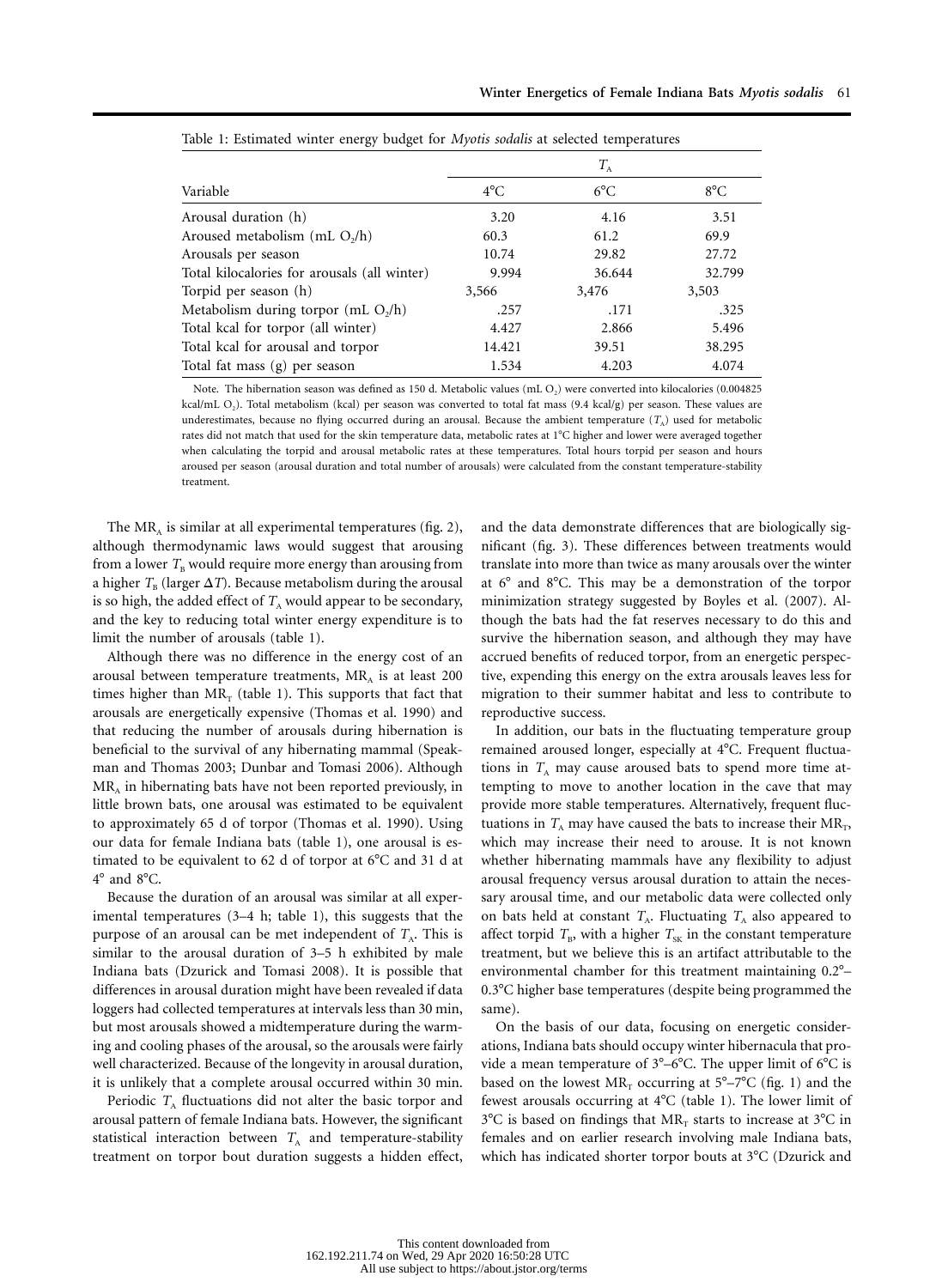Tomasi 2008; fig. 1). We suggest that hibernacula that provide these conditions deserve extra protection.

Metabolic rate data for large Indiana bat clusters are needed to generate a more realistic model for estimating winter energy budgets, but because natural clusters can contain thousands of bats, this is neither feasible nor appropriate for studying individual responses to environmental changes. Nonetheless, the effects of temperature on captive animals may differ from those that may occur under more natural situations. Clustering may provide these bats thermal buffering against fluctuations in  $T_A$ or extreme  $T_A$ . Typically, larger clusters of Indiana bats are found in colder parts of the cave, whereas smaller clusters are found in the warmer parts (Clawson et al. 1980). Although there is no difference between the metabolic rates of individual and small clusters (four individuals) of male Indiana bats (Dzurick and Tomasi 2008), there are few data that address the energetic effects of different sizes and densities of bat clusters. If the Indiana bat population size continues to decrease, smaller clusters would be expected, and laboratory studies investigating individuals or small groups may become more realistic. Finally, studies evaluating the effect of hibernation temperatures on the reproductive success of female Indiana bats will help us understand the observed higher metabolic rates in females as well as provide a better general understanding of the factors that influence the use of torpor in hibernation.

We acknowledge that the optimal hibernation temperature based on energetic considerations may not be the optimum temperature for other aspects of bat ecology and function (e.g., organ function, enzyme function, threat of freezing, speed of arousal upon disturbance, and sperm storage), but these are outside the scope of this study. However, the pervasive nature of energetics in most aspects of life and the general concordance between our results and hibernacula temperatures selected by wild bats, particularly when fat stores are low, indicate that we can use analyses like this to make conservation management decisions.

#### **Acknowledgments**

This research was funded by the US Fish and Wildlife Service, Bat Conservation International, the Missouri State University Graduate College, and the Missouri State University Department of Biology. Assistance in both the field and the laboratory was provided by B. Carney, T. Carter, C. Corben, J. Flinn, J. Layne, K. Livengood, C. Shoults, and B. Steffan. We would like to give a special thanks to C. Dzurick for kindly providing hibernation energetics data for male Indiana bats. Additionally, we would like to thank the anonymous reviewers whose comments helped to strengthen our article.

## **Literature Cited**

Arant R.J., M.S. Goo, P.D. Gill, Y. Nguyen, K.D. Watson, J.S. Hamilton, J.M. Horowitz, and B.A. Horwitz. 2011. Decreasing temperature shifts hippocampal function from memory formation to modulation of hibernation bout duration in Syrian hamsters. Am J Physiol 301:R438–R447.

- Barnes B.M. and D. Ritter. 1993. Patterns of body temperature change in hibernating arctic ground squirrels. Pp. 119–130 in C. Carey, G.L. Florant, B.A. Wunder, and B. Horwitz, eds. Life in the cold: ecological, physiological, and molecular mechanisms. Westview, Boulder, CO.
- Blehert D.A., A.C. Hicks, M. Behr, C.U. Meteyer, B.M. Berlowski-Zier, E.L. Buckles, J.T.H. Coleman, et al. 2009. Bat white-nose syndrome: an emerging fungal pathogen? Science 323:227, doi:10.1126/science.1163874.
- Bouma H.R., H.V. Carey, and F.G.M. Kroese. 2010. Hibernation: the immune system at rest? J Leukoc Biol 88:619–624.
- Boyles, J.G., M.B. Dunbar, J.J. Storm, and V. Brack Jr. 2007. Energy availability influences microclimate selection of hibernating bats. J Exp Biol 210:4345–4350.
- Carey C. 1993. Why do hibernators periodically arouse? overview. Pp. 553–554 in C. Carey, G.L. Florant, B.A. Wunder, and B. Horwitz, eds. Life in the cold: ecological, physiological, and molecular mechanisms. Westview, Boulder, CO.
- Clawson R.L., R.K. LaVal, M.L. LaVal, and W. Caire. 1980. Clustering behavior of hibernating *Myotis sodalis* in Missouri. J Mammal 61:245–253.
- Cryan P.M. 2003. Seasonal distribution of migratory tree bats (*Lasiurus* and *Lasionycteris*) in North America. J Mammal 84:579–593.
- Day K. 2008. Effects of temperature on winter energetics of female Indiana bats (*Myotis sodalis*). MA thesis. Missouri State University, Springfield.
- Dunbar M.B. and T.E. Tomasi. 2006. Arousal patterns, metabolic rate and an energy budget of eastern red bats (*Lasiurus borealis*) in winter. J Mammal 87:1096–1102.
- Dzurick C. and T. Tomasi. 2008. Ambient temperature and the hibernation energy budget of the endangered Indiana bat (*Myotis sodalis*). Pp. 385–394 in B.G. Lovegrove and A.E. McKechnie, eds. Hypometabolism in animals: hibernation, torpor and cryobiology. Interpak, University of KwaZulu-Natal, Pietermaritzburg, South Africa.
- Elliott W.R. 2008. Gray and Indiana bat population trends in Missouri. Pp. 46–61 in W.R. Elliott, ed. Proceedings of the 18th National Cave and Karst Management Symposium, St. Louis, Missouri, October 8–12, 2007.
- Elliott W.R. and R.L. Clawson. 2001. Temperature data logging in Missouri bat caves. Pp. 52–57 in G.T. Rea, ed. Proceedings of the 1999 National Cave and Karst Management Symposium, Chattanooga, Tennessee, October 19–22, 1999.
- French A.R. 1982. Effects of temperature on the duration of arousal episodes during hibernation. J Appl Physiol 52:216– 220.
- Geiser F. 2004. Metabolic rate and body temperature reduction during hibernation and daily torpor. Annu Rev Physiol 66: 239–274.
- Geiser F. and G.J. Kenagy. 1988. Torpor duration in relation to temperature and metabolism in hibernating ground squirrels. Physiol Zool 61:442–449.
- Hall J.S. 1962. A life history and taxonomic study of the Indiana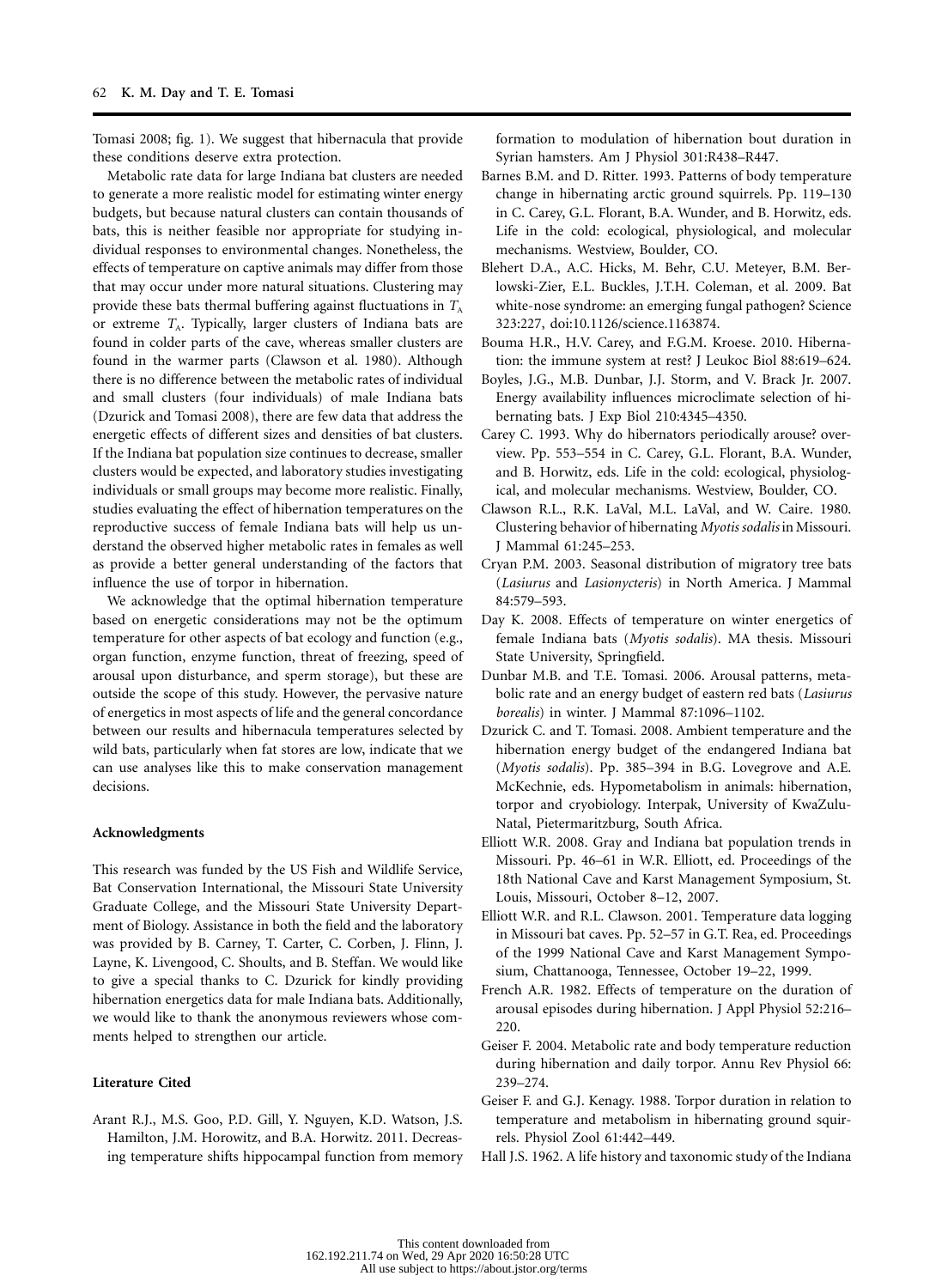bat, *Myotis sodalis*. Read Pub Mus Art Gallery Sci Publ 12: 1–68.

- Heller H.C., D.A. Grahn, L. Trachsel, and J. Larkin. 1993. What is a bout of hibernation? Pp. 253–64 in C. Carey, G.L. Florant, B.A. Wunder, and B. Horwitz, eds. Life in the cold: ecological, physiological, and molecular mechanisms. Westview, Boulder, CO.
- Henshaw R.E. 1965. Physiology of hibernation and acclimatization in two species of bats (*Myotis lucifgus* and *Myotis sodalis*). PhD diss. University of Iowa, Iowa City.
- Heusner A.A. 1985. Body size and energy metabolism. Annu Rev Nutr 5:267–293.
- Humphrey S.R. 1978. Status, winter habitat, and management of the endangered Indiana bat, *Myotis sodalis*. Fla Sci 41:65– 76.
- Humphries M.M., D.W. Thomas, and D.L. Kramer. 2003. The role of energy availability in mammalian hibernation: a costbenefit approach. Physiol Biochem Zool 76:165–179.
- Humphries M.M., D.W. Thomas, and J.R. Speakman. 2002. Climate-mediated energetic constraints on the distribution of hibernating mammals. Nature 418:313–316.
- Jonasson K.A. and C.K.R. Willis. 2011. Changes in body condition of hibernating bats support the thrifty female hypothesis and predict consequences for populations with white-nose syndrome. PLoS ONE 6:e21061, doi:10.1371 /journal.pone.0021061.
- Kunz T.H., J.A. Wrazen, and C.D. Burnett. 1998. Changes in body mass and fat reserves in pre-hibernating little brown bats (*Myotis lucifugus*). Ecoscience 5:8–17.
- Kurta A. and T.H. Kunz. 1988. Roosting metabolic rate and body temperature of little brown bats (*Myotis lucifugus*) in summer. J Mammal 69:645–651.
- Lollar A. and B. Schmidt-French. 1998. Captive care and medical reference for the rehabilitation of insectivorous bats. Bat World, Mineral Wells, TX.
- Myers R.F. 1964. Ecology of three species of myotine bats in the Ozark Plateau. PhD diss. University of Missouri, Columbia.
- Nemeth I. 2012. Assessing the effect of climate change on hibernating mammals using nonlinear mixed effects methods. Pp. 73–84 in T. Ruf, C. Bieber, W. Arnold, and E. Millesi, eds. Living in a seasonal world: thermoregulatory and metabolic adaptation. Springer, New York.
- Nicol S., C. Vedel-Smith, and N. Andersen. 2004. Behavior, body temperature, and hibernation in Tasmanian echidnas (*Tachyglossus aculeatus*). Pp. 149–159 in B.M. Barnes and H.V. Carey, eds. Life in the cold: evolution, mechanisms, adaptation, and application. Institute of Arctic Biology, University of Alaska, Fairbanks.
- O'Shea T.J. and D.R. Clark Jr. 2002. An overview of contaminants in bats, with special reference to insecticides and the Indiana bat. Pp. 237–253 in A. Kurta and J. Kennedy, eds. The Indiana bat: biology and management of an endangered species. Bat Conservation International, Austin, TX.
- Pretzlaff I. and K.H. Dausmann. 2012. Impact of climatic variation in the hibernation physiology of *Muscardinus avellan-*

*arius*. Pp. 85–97 in T. Ruf, C. Bieber, W. Arnold, and E. Millesi, eds. Living in a seasonal world: thermoregulatory and metabolic adaptation. Springer, New York.

- Quinn G.P. and M.J. Keough. 2002. Experimental design and data analysis for biologists. Cambridge University Press, Cambridge, UK.
- Rao P.V. 1998. Statistical research methods in the life sciences. Brooks/Cole, Pacific Grove, CA.
- Reeder D.M., C.L. Frank, G.G. Turner, C.U. Meteyer, A. Kurta, E.R. Britzke, M.E. Vodzak, et al. 2012. Frequent arousal from hibernation linked to severity of infection and mortality in bats with white-nose syndrome. PLoS ONE 7:e38920. doi: 10.1371/journal.pone.0038920.
- Reid F.A. 2006. Mammals of North America. 4th ed. Houghton Mifflin, New York.
- Richter A.R., S.R. Humphrey, J.B. Cope, and V. Brack Jr. 1993. Modified cave entrances: thermal effects on body mass and resulting decline of endangered Indiana bats (*Myotis sodalis*). Conserv Biol 7:407–415.
- Speakman J.R. and P.A. Racey. 1989. Hibernal ecology of the pipistrelle bat: energy expenditure, water requirements and mass loss, implications for survival and the function of winter emergence flights. J Anim Ecol 58:797–813.
- Speakman J.R. and D.W. Thomas. 2003. Physiological ecology and the energetics of bats. Pp. 430–490 in T.H. Kunz and M.B. Fenton, eds. Bat ecology. University of Chicago Press, Chicago.
- Thomas D.W. 1995. Hibernating bats are sensitive to nontactile human disturbance. J Mammal 76:940–946.
- Thomas D.W. and D. Cloutier. 1992. Evaporative water loss by hibernating little brown bats, *Myotis lucifugus*. Physiol Zool 65:443–456.
- Thomas D.W., M. Dorais, and J.-M. Bergeron. 1990. Winter energy budgets and cost of arousals for hibernating little brown bats, *Myotis lucifugus*. J Mammal 71:475–479.
- Timpone J.C. 2004. Roost site selection of bats in northeast Missouri with emphasis on the endangered Indiana bat (*Myotis sodalis*). MA thesis. Missouri State University, Springfield.
- Turner G.G., D.M. Reeder, and J.T.H. Coleman. 2011. A fiveyear assessment of mortality and geographic spread of whitenose syndrome in North American bats and a look to the future. Bat Res News 52:13–27.
- Tuttle M.D. and J. Kennedy. 2002. Thermal requirements during hibernation. Pp. 68–78 in A. Kurta and J. Kennedy, eds. The Indiana bat: biology and management of an endangered species. Bat Conservation International, Austin, TX.
- Twente J.W., J. Twente, and V. Brack Jr. 1985. The duration of the period of hibernation of three species of vespertilionid bats. II. Laboratory studies. Can J Zool 63:2955–2961.
- Twente J.W. Jr. 1955. Some aspects of habitat selection and other behavior of cavern-dwelling bats. Ecology 36:706–732.
- US Fish and Wildlife Service (USFWS). 2007. Indiana bat (*Myotis sodalis*) draft recovery plan: first revision. USFWS, Fort Snelling, MN.
- ——. 2011. 2011 rangewide population estimate for the Indiana